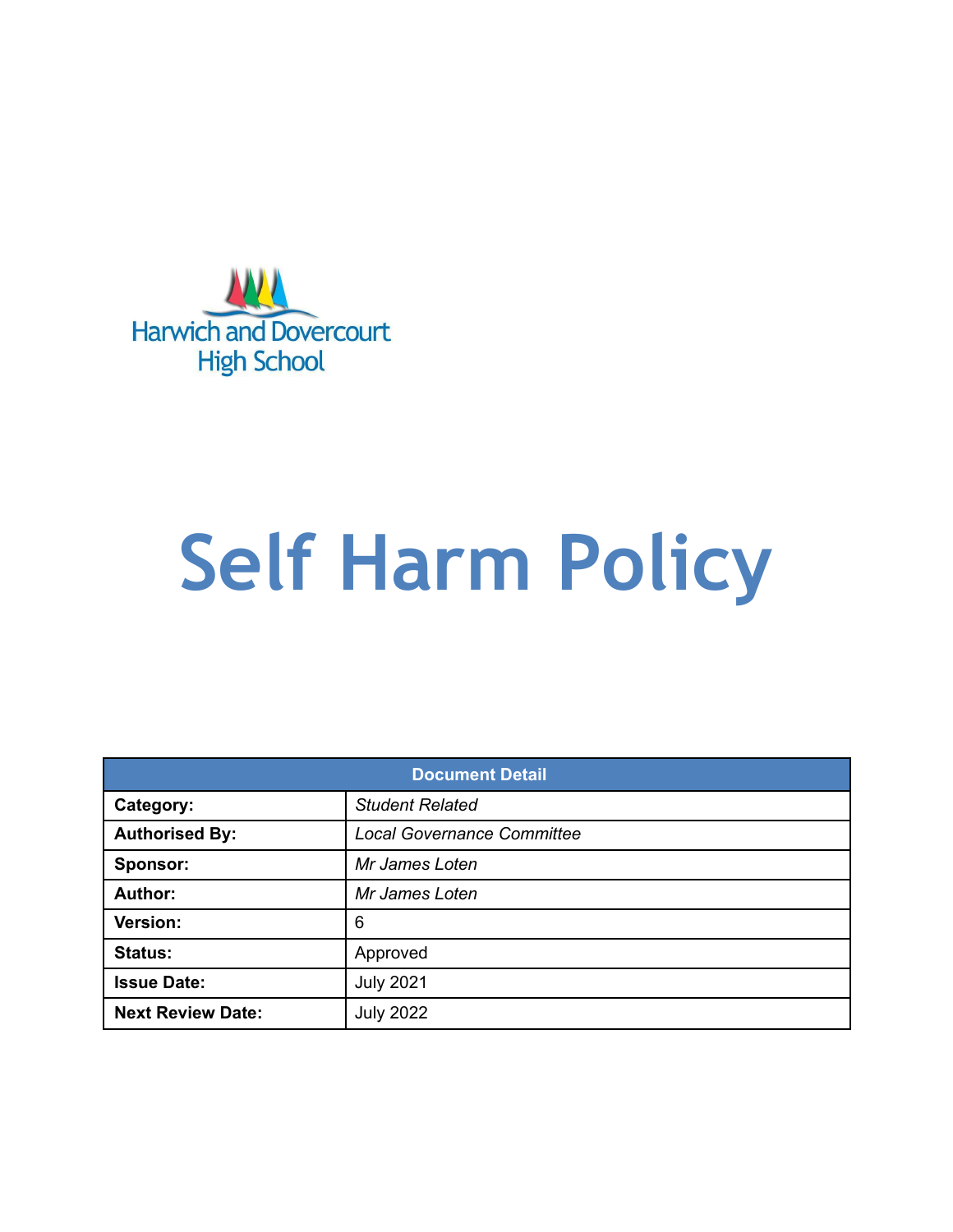#### **Ownership and Control**

#### **History**

| <b>Version</b> | <b>Author</b> | <b>Dated</b>     | <b>Status</b> | <b>Details</b>                                |
|----------------|---------------|------------------|---------------|-----------------------------------------------|
| 1              | lKd           | May 2015         | Approved      | S&C<br>Approved<br>bv<br>Committee 6 May 2015 |
| 2              | lKd           | <b>June 2017</b> | Approved      | Approved by LGB 14 June 2017                  |
| 3              | IJLo          | <b>July 2018</b> | Approved      | Approved by LGB 4 <sup>th</sup> July 2018     |
| 4              | JLo           | <b>June 2019</b> | Approved      | Approved by LGB 13 June 2019                  |
| 5              | IJLo          | <b>July 2020</b> | Approved      | Approved by LGC 2 July 2020                   |
| 6              | IJLo          | <b>July 2021</b> | Approved      | Approved by LGC 5th July 2021                 |

#### **Intended Audience**

| <b>Intended Audience</b>    | Intended Method of Distribution          |
|-----------------------------|------------------------------------------|
| Staff / Governors / Parents | Website / Shared Google Drive / Intranet |
|                             |                                          |

#### **AMENDMENT TRACKER**

**Name of reviewer: James Loten**

**Date of review: July 2021**

**Summary of all changes being proposed in this policy review:**

Appendix B removed - logging is via CPOMs.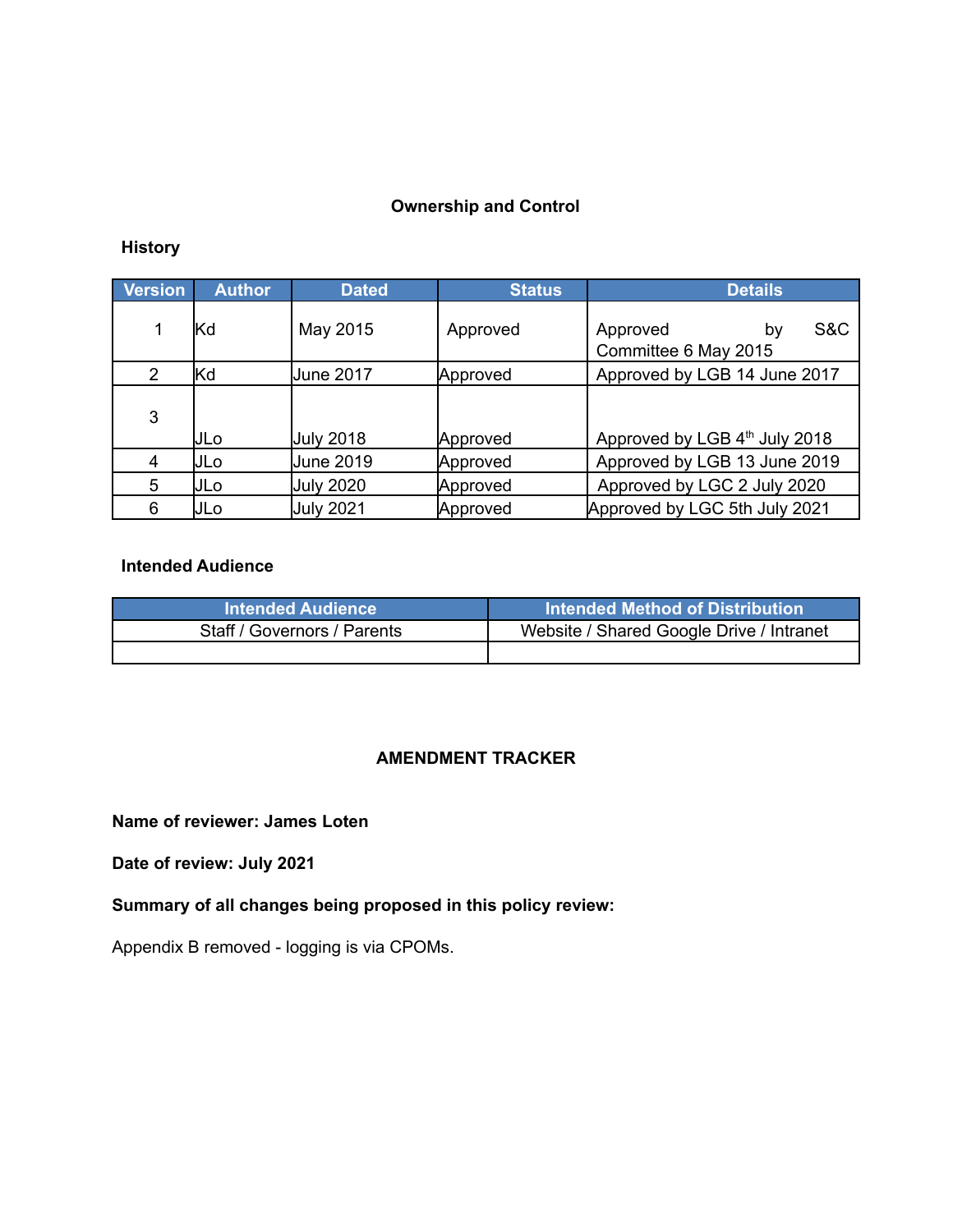# **Contents:**

#### **[Statement](#page-3-0) of intent**

- 1. Legal [framework](#page-4-0)
- 2. [Definition](#page-4-1)
- 3. Risk [factors](#page-5-0)
- 4. [Warning](#page-5-1) signs
- 5. [Prevention](#page-6-0) strategies
- 6. Whole staff support [procedure](#page-7-0)
- 7. DSL support [procedure](#page-8-0)
- 8. Recording [information](#page-8-1)
- 9. Policy [review](#page-9-0)

Appendices

- a) Concerns about a Pupil [Flowchart](#page-10-0)
- b) Self-Harm Incident Reporting Form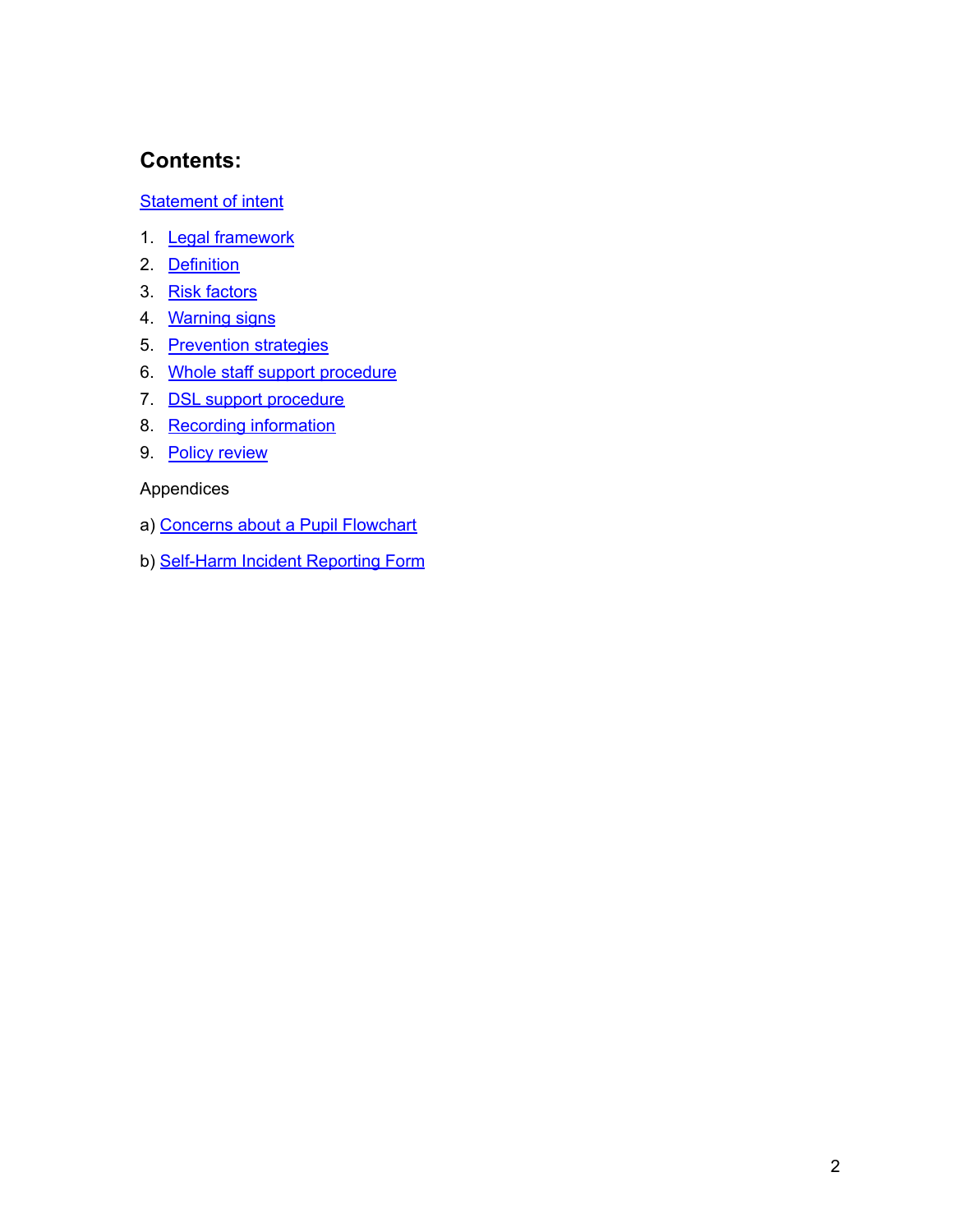## <span id="page-3-0"></span>**Statement of intent**

At Harwich and Dovercourt High School, we strive to provide a safe, secure and supportive environment in which each pupil can discover and realise their own potential. With this in mind, this policy has been created to outline the steps that will be taken by the school to monitor and support pupils who self-harm.

All members of staff will be made aware of the warning signs and associated factors that can indicate whether a pupil is at risk of self-harm. All members of staff will be vigilant for these signs in pupils and any issues raised will be thoroughly investigated in a sensitive and non-judgemental manner. Any concerns in relation to self-harm, and its associated risks, will be raised with the designated safeguarding lead (DSL).

The DSL is James Loten. In the absence of the DSL, child protection matters will be dealt with by Natalie Prior (Deputy DSL), Kate Finch (Headteacher), Simon Garnham (Senior Assistant Headteacher), Carrie–Ann Elmer-May (Centre Manager), Charlotte Doyle (Assistant Headteacher) or Cecely Manners (Assistant Headteacher and Executve SENCo)

Signed by:

Kate Finch (Headteacher) Date:

July 2021

Nick Pavitt (Chair of Governors) Date: July 2021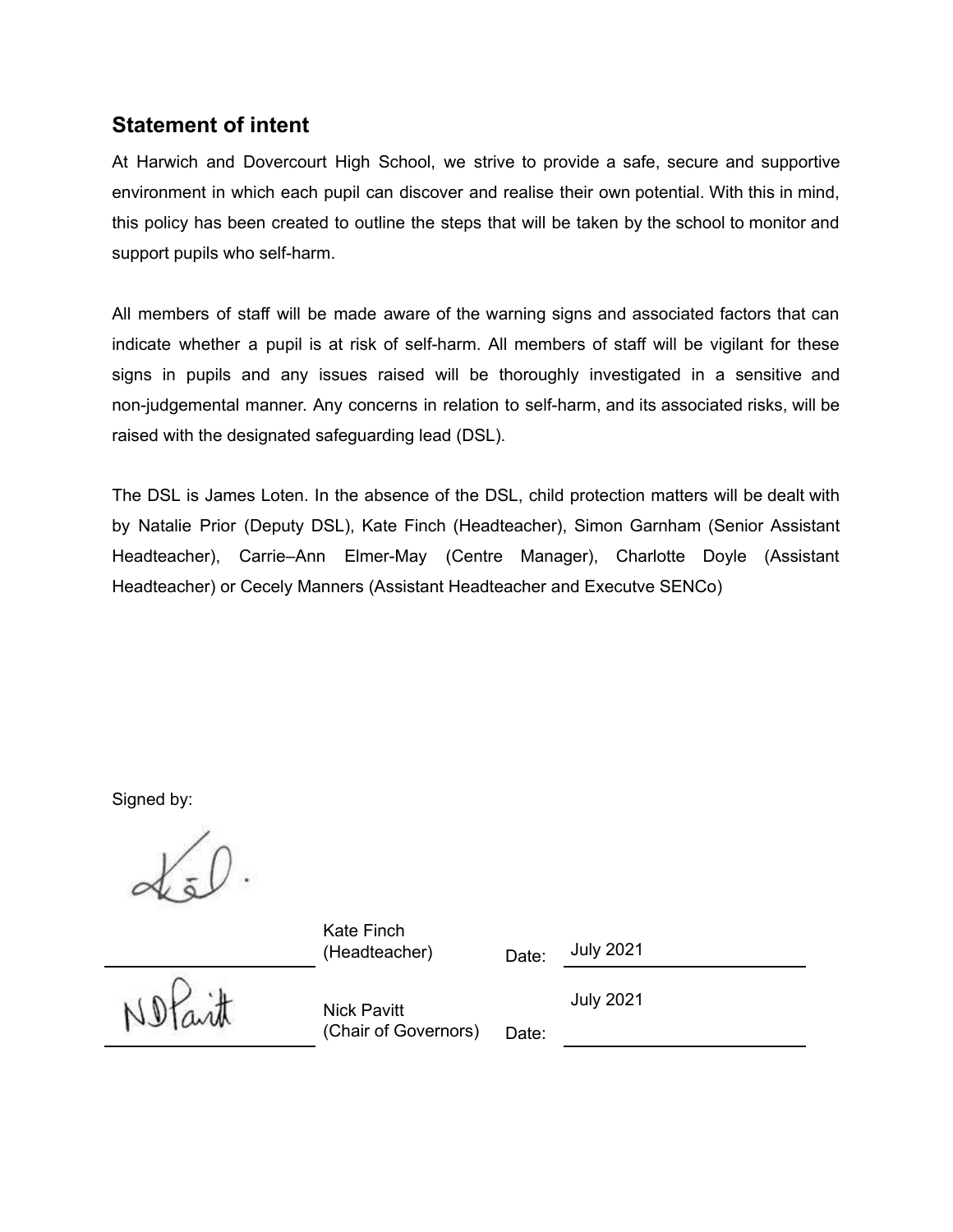## <span id="page-4-0"></span>**1. Legal framework**

- 1.1. This policy has due regard to relevant legislation, including but not limited to, the following:
	- The Children Act 1989 section 3 (5)
	- Common law: duty of 'reasonable care' when in loco parentis
- 1.2. This policy complies with the following guidance, including, but not limited to:
	- DfE 'Mental health and behaviour in schools: Departmental advice for school staff' 2016
	- DfE 'School Teachers Pay and Conditions' 2016
- 1.3. This policy will be implemented in conjunction with the following school policies:
	- First Aid Policy
	- Anti-Bullying and Harassment Policy
	- Child Protection and Safeguarding Policy

### <span id="page-4-1"></span>**2. Definition**

- 2.1. Self-harm is any behaviour where the intent is to cause harm to one's own body. Types of self-harm include, but are not limited to, the following:
	- Cutting, scratching, scraping or picking skin
	- Swallowing inedible objects
	- Taking an overdose of prescription or non-prescription drugs
	- Swallowing hazardous materials or substances
	- Burning or scalding
	- Hair-pulling
	- Banging or hitting the head, or other parts of the body
	- Scouring or scrubbing the body excessively
	- Excessive alcohol/drug use
	- Eating disorders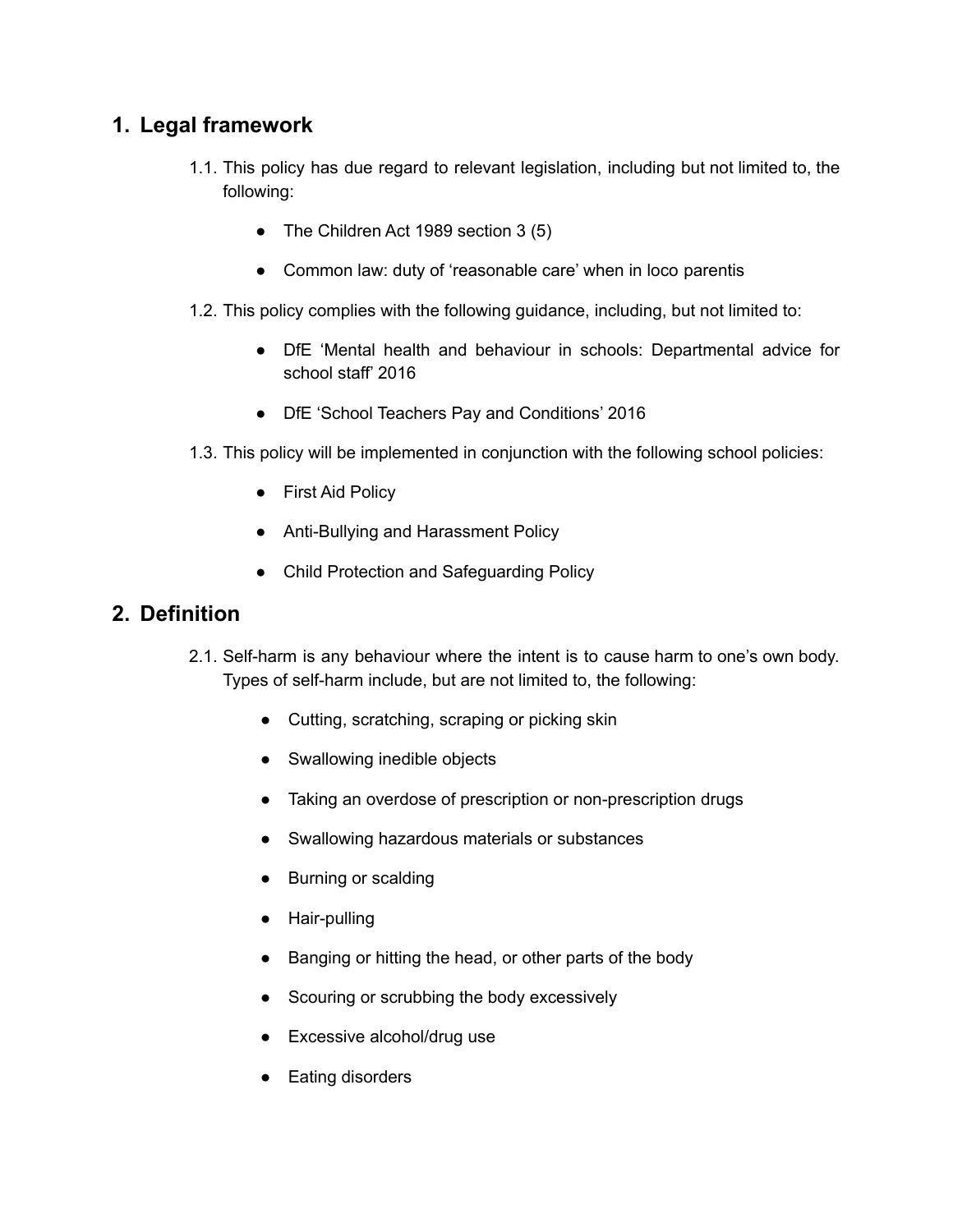- Sexual promiscuity
- Suicidal behaviour
- 2.2. Self-harm is usually a physical manifestation of fear, anger, anxiety, emotional distress, low mood or low self-esteem and is an attempt to manage negative feelings.

## <span id="page-5-0"></span>**3. Risk factors**

3.1. Risk factors, particularly in combination, may make a pupil particularly susceptible to self-harm. All staff will be particularly vigilant when monitoring pupils who display signs of the following factors:

#### **Individual factors**

- Depression/anxiety
- Poor communication skills
- Low self-esteem
- Poor problem-solving skills
- Hopelessness
- **•** Impulsivity
- Drug or alcohol abuse

#### **Family factors**

- Unreasonable expectations
- Neglect or physical, sexual or emotional abuse
- Poor parental relationships and frequent arguments
- Family history of depression, self-harm or suicide

#### **Social factors**

- Difficulty in forming relationships/loneliness
- Being bullied or rejected by peers

## <span id="page-5-1"></span>**4. Warning signs**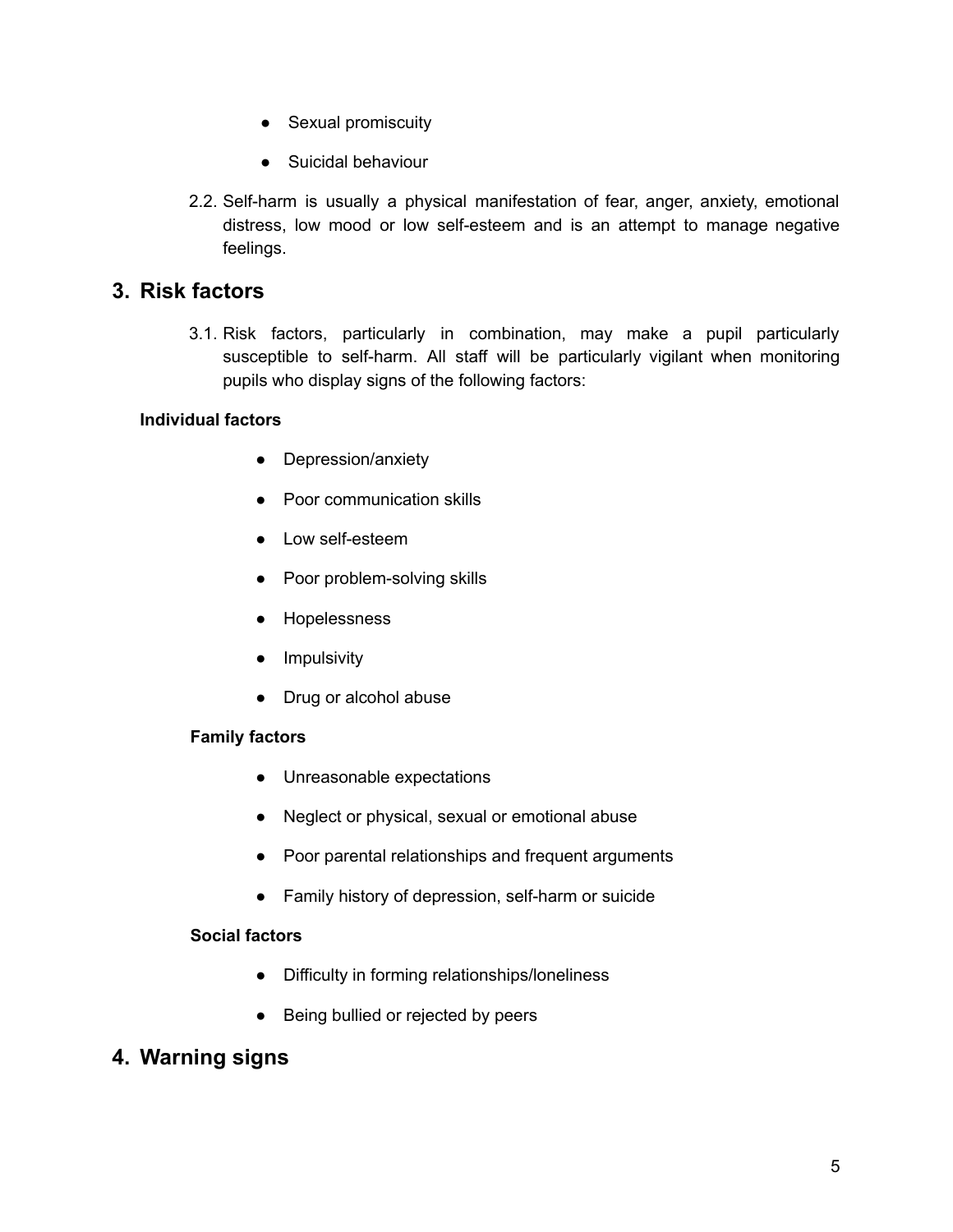- 4.1. Staff may become aware of warning signs, which may indicate that a pupil is experiencing difficulties that may lead to thoughts of self-harm or suicide. These warning signs will **always** be taken seriously, and staff observing any of these warning signs will seek further advice from the school's DSL.
- 4.2. Possible warning signs include, but are not limited to, the following:
	- Changes in eating/sleeping habits, e.g. the pupil may appear overly tired
	- Increased isolation from friends or family becoming socially withdrawn
	- Changes in activity and mood e.g. more aggressive or introverted than usual
	- A dip in academic achievement
	- Talking or joking about self-harm or suicide
	- Abusing drugs or alcohol
	- Expressing feelings of failure, uselessness or loss of hope
	- Changes in appearance, e.g. confrontational clothing or clothes which offer the maximum amount of coverage, to hide cuts/scars
	- Refusing to change clothes during PE lessons
	- Absence from PE lessons
	- Lateness to, or absence from school
	- Secretive behaviour
	- Breakdown in parent/child relationship

## <span id="page-6-0"></span>**5. Prevention strategies**

- 5.1. The issue of self-harm and a range of alternative coping strategies will be covered sensitively in PSHE lessons and at strategic points in the year, e.g. in the lead up to exams.
- 5.2. The school will continually strive to create a warm, caring and safe environment for all pupils, with a strict and efficient approach towards bullying.
- 5.3. The school will endeavour to work closely with the parents/carers of all pupils, so that early intervention may prevent potential cases of self-harm.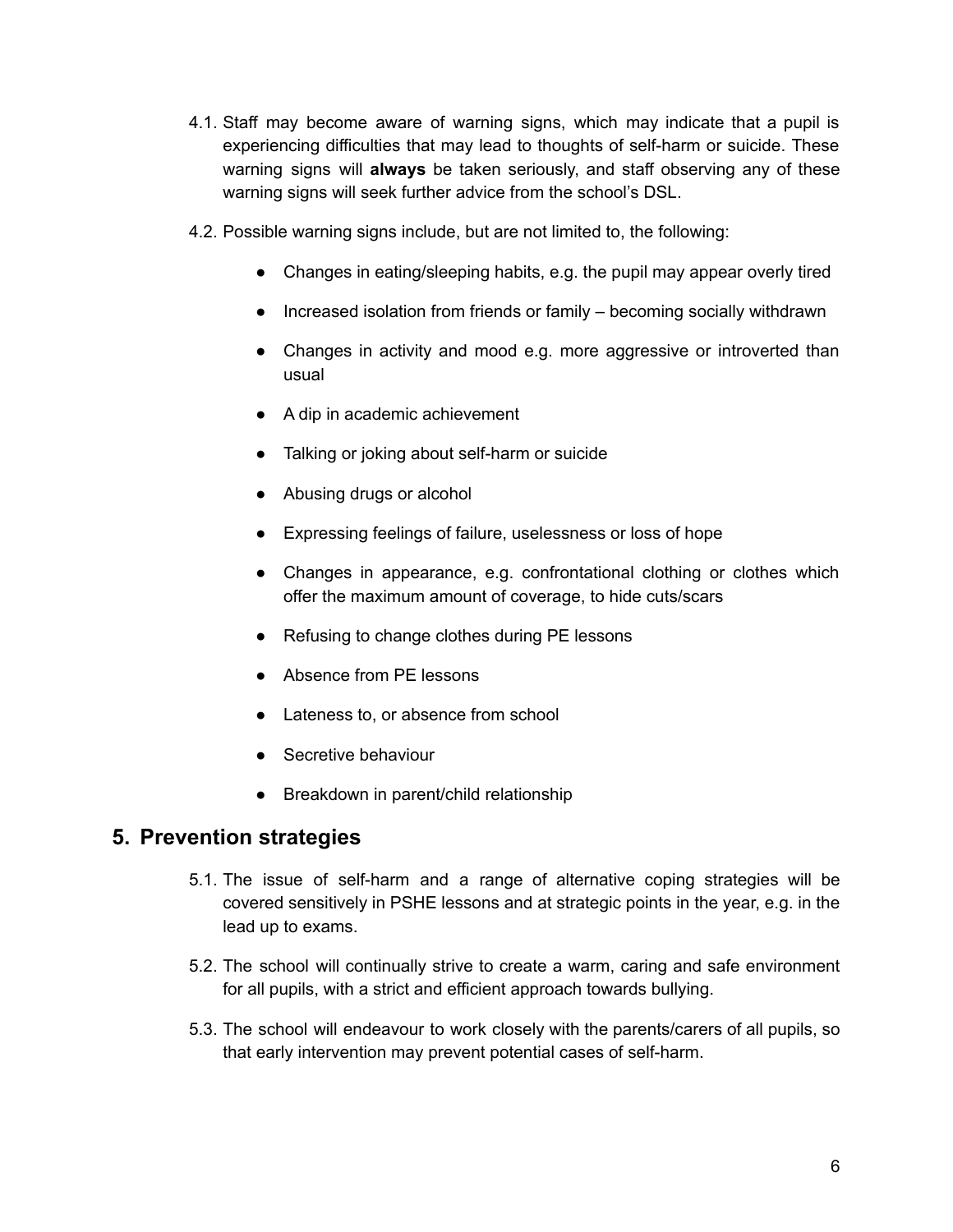- 5.4. Pupils will be encouraged to inform a member of staff if one of their friends is upset and/or showing signs of self-harming. The school will take care in explaining that seeking help and advice for a friend is the action of a responsible and caring person.
- 5.5. The peer group of a pupil who self-harms will be monitored carefully and offered support from a member of staff either individually or in a small group, to reduce the risk of a number of pupils in the same peer group harming themselves.

## <span id="page-7-0"></span>**6. Whole staff support procedure**

- 6.1. Pupils may confide in a member of staff if they are concerned about their own welfare, or that of a peer. Staff members will respond to such information in a gentle, supportive and non-judgemental manner and will refrain from telling the pupil to stop self-harming, as research has found that this is counterproductive.
- 6.2. If a pupil offers personal information in relation to themselves or a peer, the staff member will sensitively explain that it may not be possible for them to offer complete confidentiality.
- 6.3. In a non-urgent situation, staff members will try to establish more information which will be useful for offering further support. Examples of such questions include, but are not limited to, the following:
	- How long have you been coping in this way?
	- How does it affect you?
	- What help do you need?
	- What would you like to happen next?
- 6.4. Regardless of the level of risk posed by the pupil's behaviour, the staff member will discuss next steps with them, as a lack of involvement in the decision-making process can increase the risk of further harm. The implications of referrals to other agencies may be discussed, along with information to be shared with key staff.
- 6.5. Wherever possible, the pupil will be given the opportunity to make an informed choice about referral for psychological assessment; however, if a pupil is not mentally capable, the school has a responsibility to act in the best interests of the pupil, e.g. ensuring they are treated at hospital.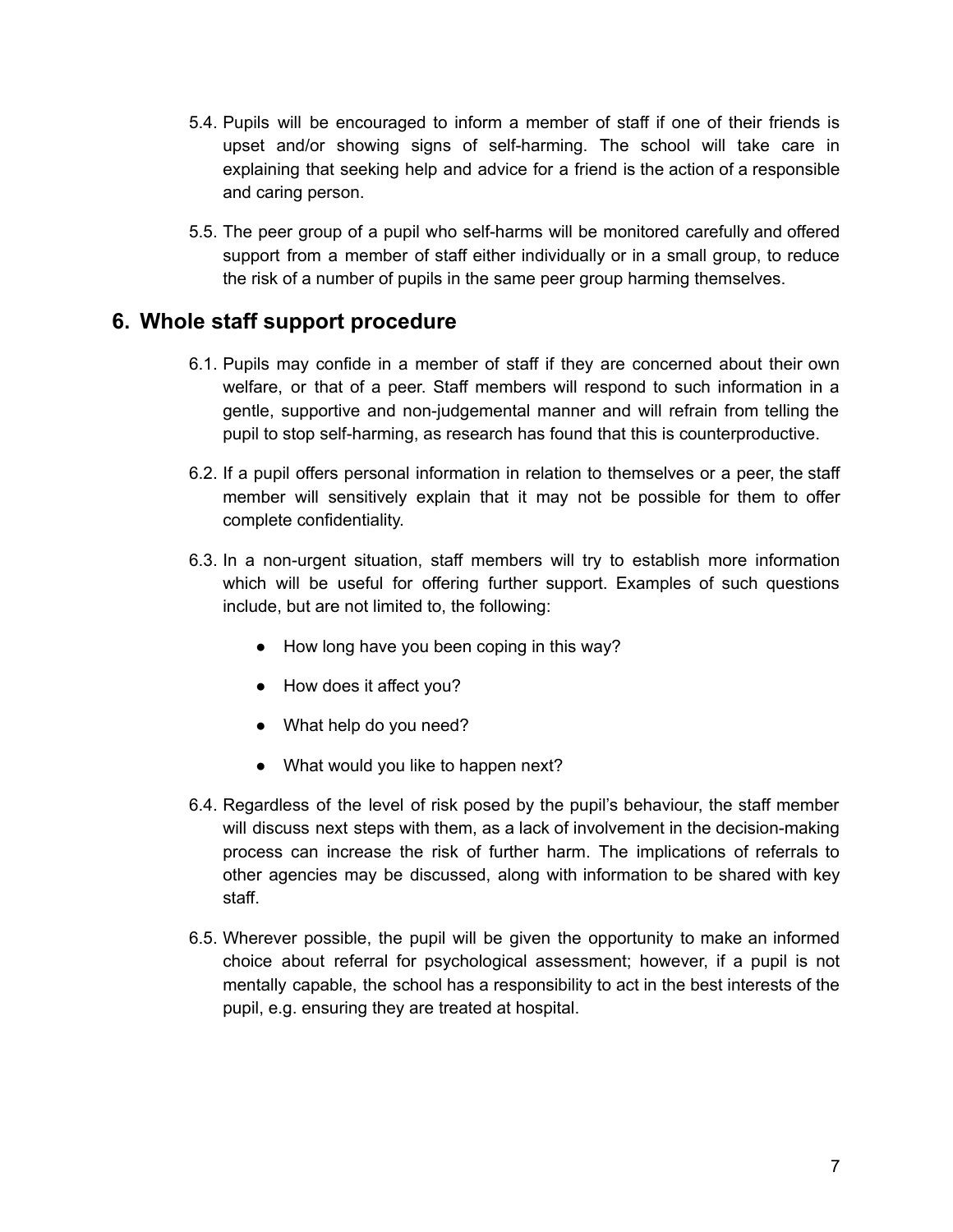- 6.6. The staff member will record the incident using the school's Self-harm Incident Reporting Form, and inform the DSL or if the DSL is not available, the staff member covering for them.
- 6.7. In an emergency, or in the case of a drug overdose, the staff member will call for an ambulance and arrange for a parent or member of staff to accompany the pupil to hospital.
- 6.8. The staff member will complete the relevant incident report and paperwork as soon as possible following the event.

## <span id="page-8-0"></span>**7. DSL support procedure**

- 7.1. The DSL will meet with the pupil and conduct a risk assessment to consider whether to inform the pupil's parent/carer and make a referral to children's social care services or alternative early help services.
- 7.2. If appropriate, the DSL will arrange a meeting with the parent/carer of the pupil.
- 7.3. The DSL will seek consent for other relevant professionals' involvement, as well as planning and coordinating suitable support services.
- 7.4. A plan approved with the pupil and parent/carer will be implemented by the DSL and will be reviewed by an agreed date.
- 7.5. The DSL will continue to monitor and review regularly with the pupil and those involved.

## <span id="page-8-1"></span>**8. Recording information**

- 8.1. Any meetings with the pupil, their peers or their parent/carer in relation to self-harm will be recorded in writing and will include the following information:
	- Dates and times
	- Concerns raised
	- Nature of self-harm incident(s)
	- Dates of previous occurrences
	- Risk level
	- An action plan with review date
	- Details of anyone else who has been informed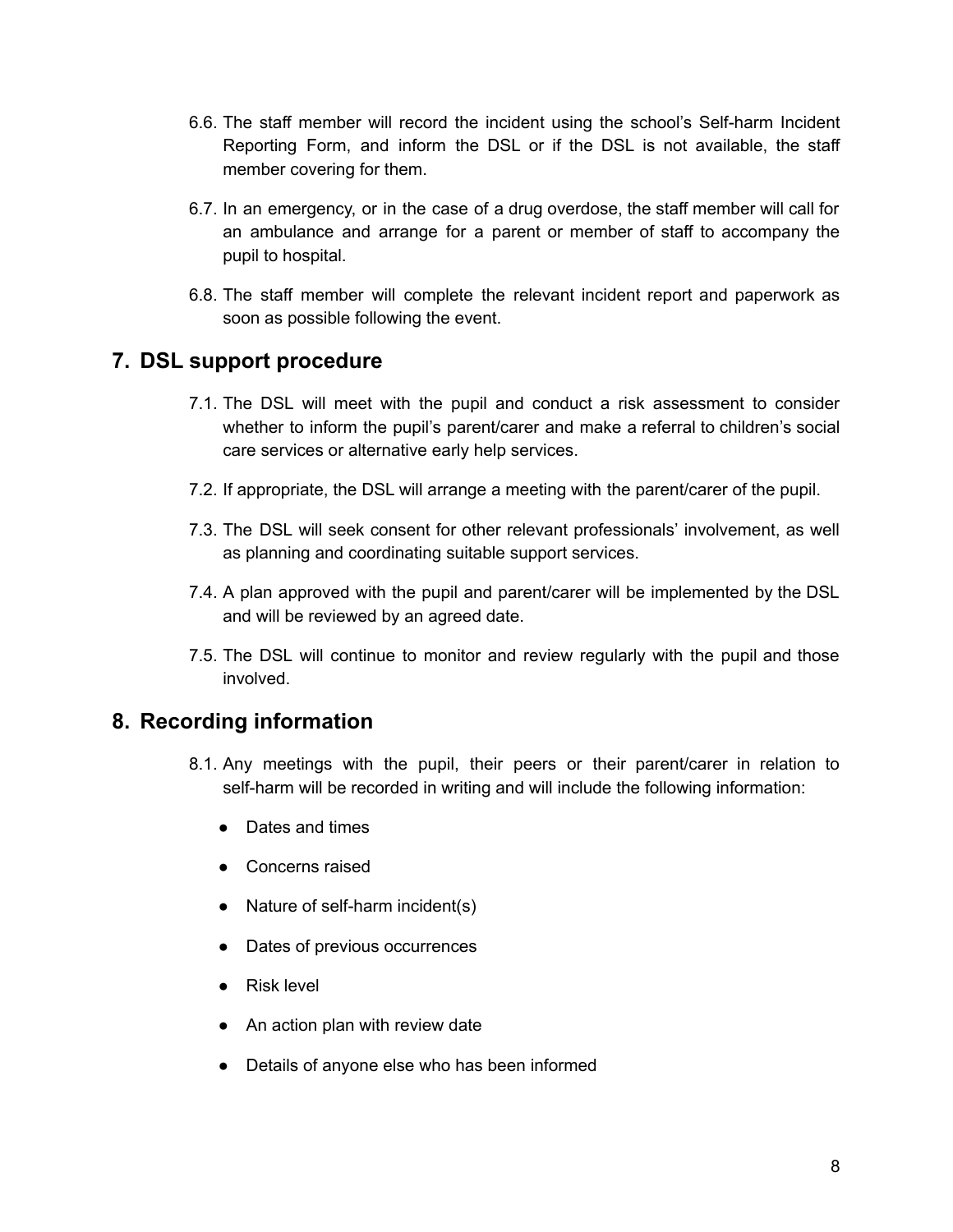8.2. The details of any meetings held will be stored in the pupil's child protection file and will be recorded as being monitored until such a time that there are no further concerns.

## <span id="page-9-0"></span>**9. Policy review**

- 9.1. This policy is reviewed annually by the headteacher in collaboration with the chair of governors and the DSL. Any necessary changes are made and communicated to all members of staff.
- 9.2. The scheduled review date for this policy is July 2022.